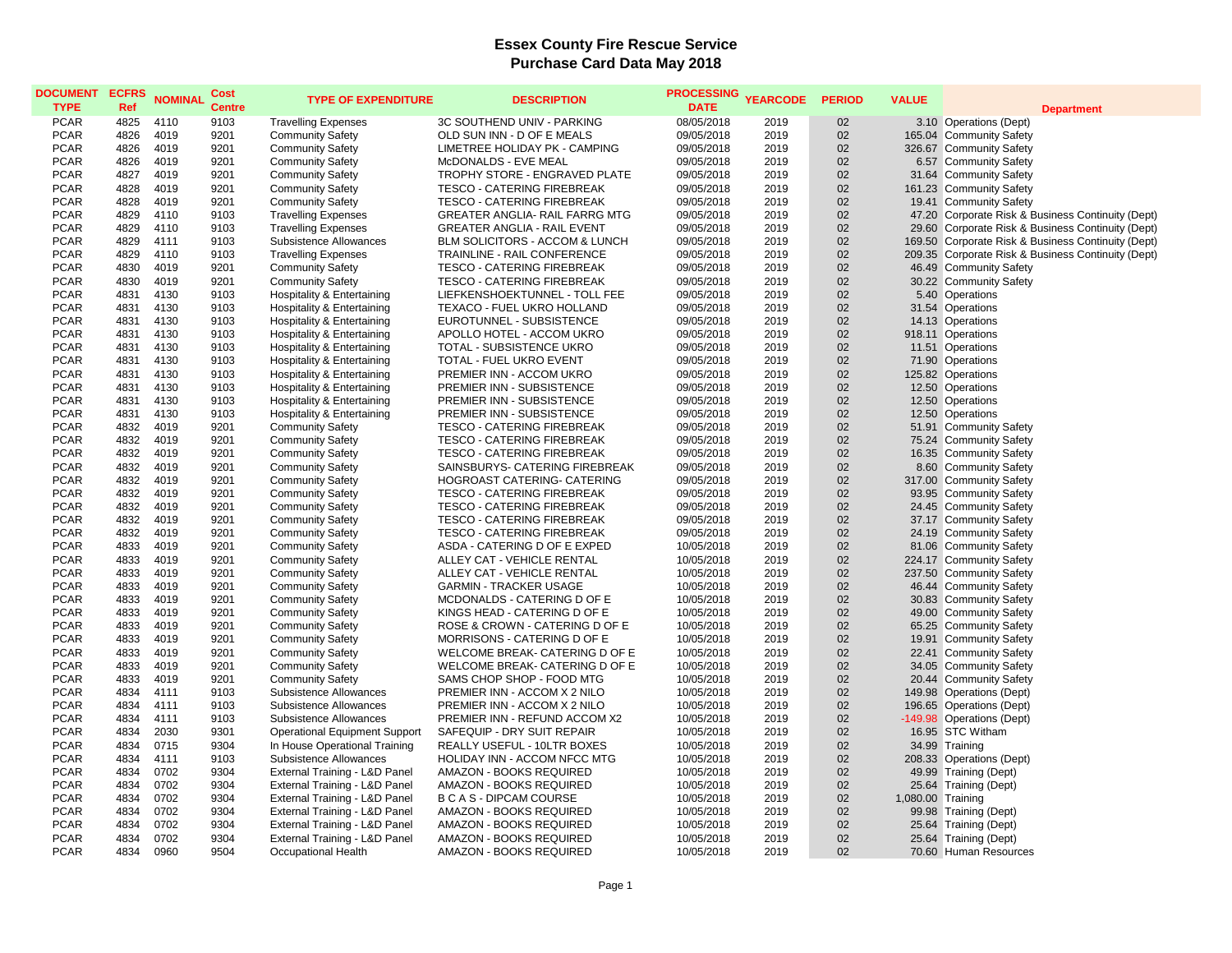| <b>DOCUMENT</b><br><b>TYPE</b> | <b>ECFRS</b><br>Ref | <b>NOMINAL</b> | Cost<br><b>Centre</b> | <b>TYPE OF EXPENDITURE</b>    | <b>DESCRIPTION</b>                                            | <b>PROCESSING</b><br><b>DATE</b> | <b>YEARCODE</b> | <b>PERIOD</b>   | <b>VALUE</b> | <b>Department</b>                   |
|--------------------------------|---------------------|----------------|-----------------------|-------------------------------|---------------------------------------------------------------|----------------------------------|-----------------|-----------------|--------------|-------------------------------------|
| <b>PCAR</b>                    | 4834                | 0715           | 9304                  | In House Operational Training | AMAZON - PLOTTER & DIVIDERS                                   | 10/05/2018                       | 2019            | 02              |              | 158.46 Training (Dept)              |
| <b>PCAR</b>                    | 4834                | 0960           | 9504                  | <b>Occupational Health</b>    | BLK*BB*LM - GREEN RIBBONS                                     | 10/05/2018                       | 2019            | 02              |              | 90.00 Human Resources               |
| <b>PCAR</b>                    | 4835                | 4111           | 9103                  | Subsistence Allowances        | TESCO - LUNCH ESMCP MTG                                       | 10/05/2018                       | 2019            | 02              |              | 4.30 East Area Command              |
| <b>PCAR</b>                    | 4835                | 4110           | 9103                  | <b>Travelling Expenses</b>    | GREATER ANGLIA- RAIL ESMCP MTG                                | 10/05/2018                       | 2019            | 02              |              | 31.30 East Area Command             |
| <b>PCAR</b>                    | 4836                | 4003           | 9405                  |                               | Postage Direct Mailing & Carriage ROYAL MAIL - POSTAGE STAMPS | 10/05/2018                       | 2019            | 02              |              | 116.00 Community Safety (Dept)      |
| <b>PCAR</b>                    | 4836                | 4003           | 9405                  |                               | Postage Direct Mailing & Carriage ROYAL MAIL - POSTAGE STAMPS | 10/05/2018                       | 2019            | 02              |              | 116.00 Community Safety (Dept)      |
| <b>PCAR</b>                    | 4836                | 4003           | 9405                  |                               | Postage Direct Mailing & Carriage ROYAL MAIL - POSTAGE STAMPS | 10/05/2018                       | 2019            | 02              |              | 116.00 Community Safety (Dept)      |
| <b>PCAR</b>                    | 4837                | 6899           | 9100                  | Miscellaneous Expenses        | FLOWERS SAME DAY - FLOWERS                                    | 10/05/2018                       | 2019            | 02              |              | 32.48 Service Leadership Team       |
| <b>PCAR</b>                    | 4838                | 4110           | 9103                  | <b>Travelling Expenses</b>    | EB - PRIMARY AUTHORITY DAY                                    | 10/05/2018                       | 2019            | 02              |              | 40.00 Operations                    |
| <b>PCAR</b>                    | 4838                | 4110           | 9103                  | <b>Travelling Expenses</b>    | NCP - PARKING FOR ABOVE EVENT                                 | 10/05/2018                       | 2019            | 02              |              | 7.58 Operations                     |
| <b>PCAR</b>                    | 4839                | 4111           | 9103                  | Subsistence Allowances        | AMADEUS - DRINKS AT CV SHOW                                   | 10/05/2018                       | 2019            | 02              |              | 5.33 Workshops Management (Dept)    |
| <b>PCAR</b>                    | 4839                | 4110           | 9103                  | <b>Travelling Expenses</b>    | NEC - PARKING CV SHOW                                         | 10/05/2018                       | 2019            | 02              |              | 10.00 Workshops Management (Dept)   |
| <b>PCAR</b>                    | 4839                | 4111           | 9103                  | Subsistence Allowances        | TABLE TABLE- BREAKFAST CV SHOW                                | 10/05/2018                       | 2019            | 02              |              | 14.98 Workshops Management (Dept)   |
| <b>PCAR</b>                    | 4839                | 4111           | 9103                  | Subsistence Allowances        | RED KITE - DINNER ANGLOCO                                     | 10/05/2018                       | 2019            | 02              |              | 13.54 Workshops Management (Dept)   |
| <b>PCAR</b>                    | 4839                | 4111           | 9103                  | Subsistence Allowances        | PREMIER INN - ACCOM ANGLOCO                                   | 10/05/2018                       | 2019            | 02              |              | 140.82 Workshops Management (Dept)  |
| <b>PCAR</b>                    | 4839                | 4111           | 9103                  | Subsistence Allowances        | COSTA - COFFEE ANGLOCO                                        | 10/05/2018                       | 2019            | 02              |              | 3.07 Workshops Management (Dept)    |
| <b>PCAR</b>                    | 4839                | 4111           | 9103                  | Subsistence Allowances        | COSTA - BREAKFAST ANGLOCO                                     | 10/05/2018                       | 2019            | 02              |              | 8.65 Workshops Management (Dept)    |
| <b>PCAR</b>                    | 4839                | 4111           | 9103                  | Subsistence Allowances        | FRANKIE&BENNYS - DINNER                                       | 10/05/2018                       | 2019            | 02              |              | 9.40 Workshops Management (Dept)    |
| <b>PCAR</b>                    | 4840                | 2017           | 9401                  | Canteen Equipment             | <b>CURRYS - REPLACE COOKER</b>                                | 16/05/2018                       | 2019            | 02              |              | 337.48 032 South Woodham Ferrers    |
| <b>PCAR</b>                    | 4840                | 2017           | 9401                  | Canteen Equipment             | <b>CURRYS - REPLACE FRIDGE</b>                                | 16/05/2018                       | 2019            | 02              |              | 133.32 Workshops Engineering (Dept) |
| <b>PCAR</b>                    | 4840                | 2017           | 9401                  | Canteen Equipment             | <b>CURRYS - REPLACE FRIDGE</b>                                | 16/05/2018                       | 2019            | 02              |              | 116.65 132 Kelvedon Park            |
| <b>PCAR</b>                    | 4841                | 4110           | 9103                  | <b>Travelling Expenses</b>    | CHELMSFORD COUNCIL - PARKING                                  | 17/05/2018                       | 2019            | 02              |              | 2.67 Service Leadership Team        |
| <b>PCAR</b>                    | 4841                | 4110           | 9103                  | <b>Travelling Expenses</b>    | <b>GREATER ANGLIA - RAIL MTG</b>                              | 17/05/2018                       | 2019            | 02              |              | 23.50 Service Leadership Team       |
| <b>PCAR</b>                    | 4842                | 2001           | 9304                  | <b>Procurement Costs</b>      | PMGLTD - TRAINING COURSE                                      | 17/05/2018                       | 2019            | 02              |              | 395.00 Purchasing & Supply (Dept)   |
| <b>PCAR</b>                    | 4843                | 4111           | 9103                  | Subsistence Allowances        | BP - BREAKFAST ATTEND MEETING                                 | 17/05/2018                       | 2019            | 02              |              | 7.66 014 USAR                       |
| <b>PCAR</b>                    | 4843                | 4111           | 9304                  | Subsistence Allowances        | HOLIDAY INN - ACCOM EXERCISE                                  | 17/05/2018                       | 2019            | 02              |              | 65.60 014 USAR                      |
| <b>PCAR</b>                    | 4844                | 0960           | 9504                  | Occupational Health           | COLCHESTER HOSP - VACCINATONS                                 | 17/05/2018                       | 2019            | 02              |              | 128.00 014 USAR                     |
| <b>PCAR</b>                    | 4845                | 4110           | 9103                  | <b>Travelling Expenses</b>    | GREATER ANGLIA-RAIL CONFERENCE                                | 17/05/2018                       | 2019            | 02              |              | 29.60 Health & Safety (Dept)        |
| <b>PCAR</b>                    | 4845                | 4110           | 9103                  | <b>Travelling Expenses</b>    | CHELMSFORD COUNCIL - PARKING                                  | 17/05/2018                       | 2019            | 02              |              | 7.25 Health & Safety (Dept)         |
| <b>PCAR</b>                    | 4846                | 4019           | 9201                  | <b>Community Safety</b>       | CHELMSFORD COUNCIL - PARKING                                  | 17/05/2018                       | 2019            | 02              |              | 3.92 Community Safety               |
| <b>PCAR</b>                    | 4846                | 4019           | 9201                  | <b>Community Safety</b>       | M6 TOLL - TOLL FEE CHARGE                                     | 17/05/2018                       | 2019            | 02              |              | 4.92 Community Safety               |
| <b>PCAR</b>                    | 4846                | 4019           | 9201                  | <b>Community Safety</b>       | M6 TOLL - TOLL FEE CHARGE                                     | 17/05/2018                       | 2019            | 02              |              | 4.92 Community Safety               |
| <b>PCAR</b>                    | 4847                | 4112           | 9304                  | Conferences & Seminars        | WESTMINSTER BRIEF - CONFERENCE                                | 17/05/2018                       | 2019            | 02              |              | 331.50 Service Leadership Team      |
| <b>PCAR</b>                    | 4847                | 0702           | 9304                  | External Training - L&D Panel | PEARSON ED-REPLACE CERTIFICATE                                | 17/05/2018                       | 2019            | 02              |              | 35.83 Training                      |
| <b>PCAR</b>                    | 4847                | 0702           | 9304                  | External Training - L&D Panel | PEARSON ED-REPLACE CERTIFICATE                                | 17/05/2018                       | 2019            | 02              |              | 35.83 Training                      |
| <b>PCAR</b>                    | 4847                | 0702           | 9304                  | External Training - L&D Panel | <b>COMPANION CONF - COURSE</b>                                | 17/05/2018                       | 2019            | 02              |              | 200.00 Training                     |
| <b>PCAR</b>                    | 4847                | 0702           | 9304                  | External Training - L&D Panel | <b>COMPANION CONF - COURSE</b>                                | 17/05/2018                       | 2019            | 02              |              | 200.00 Training                     |
| <b>PCAR</b>                    | 4847                | 0702           | 9304                  | External Training - L&D Panel | <b>HIGHSPEED TRAINING - CORSE</b>                             | 17/05/2018                       | 2019            | 02              |              | 125.00 Training                     |
| <b>PCAR</b>                    | 4847                | 4112           | 9304                  | Conferences & Seminars        | EB - CONFERENCE VOLUNTEERS                                    | 17/05/2018                       | 2019            | 02              | 80.00        | <b>Emergency Planning (Dept)</b>    |
| <b>PCAR</b>                    | 4847                | 4112           | 9304                  | Conferences & Seminars        | HAYMARKET - CONFERENCE                                        | 17/05/2018                       | 2019            | 02              |              | 845.00 Training                     |
| <b>PCAR</b>                    | 4847                | 0702           | 9304                  | External Training - L&D Panel | WP INSTITUTION - ANNUAL FEE                                   | 17/05/2018                       | 2019            | 02              |              | 333.00 Training                     |
| <b>PCAR</b>                    | 4848                | 4110           | 9103                  | <b>Travelling Expenses</b>    | LUL - TRAVELCARD MEETING                                      | 21/05/2018                       | 2019            | 02              |              | 18.10 Operations (Dept)             |
| <b>PCAR</b>                    | 4848                | 4110           | 9103                  | <b>Travelling Expenses</b>    | LUL - TRAVELCARD MEETING                                      | 21/05/2018                       | 2019            | 02              |              | 18.10 Operations (Dept)             |
| <b>PCAR</b>                    | 4849                | 4005           | 9505                  | <b>IT Consumables</b>         | AMAZON - REFUND PHONE CASES                                   | 21/05/2018                       | 2019            | 02              |              | -21.98 ICT - Consumables Hardware   |
| <b>PCAR</b>                    | 4849                | 4005           | 9505                  | <b>IT Consumables</b>         | PAYPAL - PHONE CASES                                          | 21/05/2018                       | 2019            | 02              |              | 32.50 ICT - Consumables Hardware    |
| <b>PCAR</b>                    | 4849                | 4005           | 9505                  | <b>IT Consumables</b>         | <b>LOGMEIN - SOFTWARE LICENCE</b>                             | 21/05/2018                       | 2019            | 02              |              | 374.00 ICT - IT Dept Software Maint |
| <b>PCAR</b>                    | 4849                | 4005           | 9505                  | <b>IT Consumables</b>         | AMAZON - KEYBOARD CASE                                        | 21/05/2018                       | 2019            | 02              |              | 28.32 ICT - Consumables Hardware    |
| <b>PCAR</b>                    | 4849                | 4005           | 9505                  | <b>IT Consumables</b>         | AMAZON - 55 X MICRO ADAPTER                                   | 21/05/2018                       | 2019            | 02              |              | 270.60 ICT - Consumables Hardware   |
| <b>PCAR</b>                    | 4849                | 4005           | 9505                  | <b>IT Consumables</b>         | AMAZON - PHONE CASES                                          | 21/05/2018                       | 2019            | 02              |              | 7.48 ICT - Consumables Hardware     |
| <b>PCAR</b>                    | 4849                | 4005           | 9506                  | <b>IT Consumables</b>         | THEPLASMACENTRE - TV BRACKET                                  | 21/05/2018                       | 2019            | 02              |              | 26.66 ITTP Development              |
| <b>PCAR</b>                    | 4849                | 4005           | 9505                  | <b>IT Consumables</b>         | <b>AMAZON - PHONE CASE</b>                                    | 21/05/2018                       | 2019            | 02              |              | 10.78 ICT - Consumables Hardware    |
| <b>PCAR</b>                    | 4849                | 4111           | 9103                  | Subsistence Allowances        | HOLIDAY INN - ACCOM & FOOD                                    | 21/05/2018                       | 2019            | 02              |              | 36.36 ICT (Dept)                    |
| <b>PCAR</b>                    | 4849                | 4111           | 9103                  | Subsistence Allowances        | HOLIDAY INN - ACCOM MODATION                                  | 21/05/2018                       | 2019            | 02              |              | 247.50 ICT (Dept)                   |
| <b>PCAR</b>                    | 4849                | 4111           | 9103                  | Subsistence Allowances        | HOLIDAY INN - ACCOM MODATION                                  | 21/05/2018                       | 2019            | 02              |              | 247.50 ICT (Dept)                   |
| <b>PCAR</b>                    | 4849                | 4005           | 9505                  | <b>IT Consumables</b>         | <b>PAYPAL - POWER TRANSISTORS</b>                             | 21/05/2018                       | 2019            | 02              |              | 52.60 ICT - Consumables Hardware    |
| <b>PCAR</b>                    | 4849                | 4005           | 9505                  | <b>IT Consumables</b>         | AMAZON - GYRATION AIR MOUSE                                   | 21/05/2018                       | 2019            | 02 <sup>2</sup> |              | 72.62 ICT - Consumables Hardware    |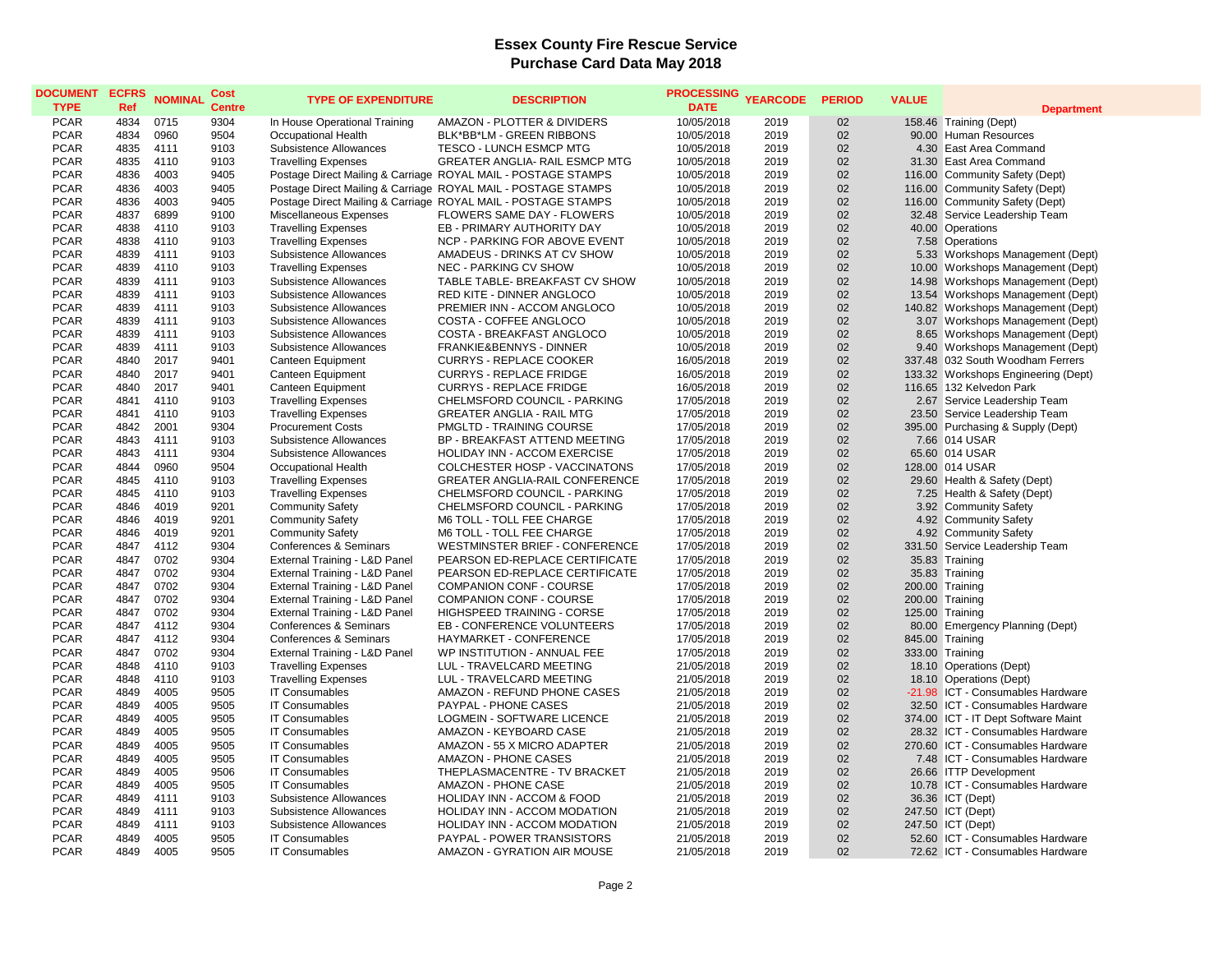| <b>DOCUMENT</b><br><b>TYPE</b> | <b>ECFRS</b><br>Ref | <b>NOMINAL</b> | Cost<br><b>Centre</b> | <b>TYPE OF EXPENDITURE</b>           | <b>DESCRIPTION</b>                                              | PROCESSING YEARCODE<br><b>DATE</b> |      | <b>PERIOD</b> | <b>VALUE</b> | <b>Department</b>                |
|--------------------------------|---------------------|----------------|-----------------------|--------------------------------------|-----------------------------------------------------------------|------------------------------------|------|---------------|--------------|----------------------------------|
| <b>PCAR</b>                    | 4849                | 4005           | 9505                  | <b>IT Consumables</b>                | J2 EFAX - EFAX SUBSCRIPTION                                     | 21/05/2018                         | 2019 | 02            |              | 11.00 ICT (Dept)                 |
| <b>PCAR</b>                    | 4849                | 4005           | 9505                  | <b>IT Consumables</b>                | AMAZON - 8 X PHONE CASES                                        | 21/05/2018                         | 2019 | 02            |              | 33.28 ICT - Consumables Hardware |
| <b>PCAR</b>                    | 4849                | 4005           | 9505                  | <b>IT Consumables</b>                | AMAZON - 8 X PHONE CASES                                        | 21/05/2018                         | 2019 | 02            |              | 33.28 ICT - Consumables Hardware |
| <b>PCAR</b>                    | 4849                | 4005           | 9505                  | <b>IT Consumables</b>                | AMAZON - 8 X PHONE CASES                                        | 21/05/2018                         | 2019 | 02            |              | 33.28 ICT - Consumables Hardware |
| <b>PCAR</b>                    | 4849                | 4005           | 9505                  | <b>IT Consumables</b>                | AMAZON - 8 X PHONE CASES                                        | 21/05/2018                         | 2019 | 02            |              | 33.28 ICT - Consumables Hardware |
| <b>PCAR</b>                    | 4849                | 4005           | 9505                  | <b>IT Consumables</b>                | AMAZON - 2 X PHONE CASES                                        | 21/05/2018                         | 2019 | 02            |              | 8.32 ICT - Consumables Hardware  |
| <b>PCAR</b>                    | 4849                | 4005           | 9505                  | <b>IT Consumables</b>                | AMAZON - 8 X PHONE CASES                                        | 21/05/2018                         | 2019 | 02            |              | 33.27 ICT - Consumables Hardware |
| <b>PCAR</b>                    | 4849                | 4005           | 9505                  | <b>IT Consumables</b>                | AMAZON - 11 X PHONE CASES                                       | 21/05/2018                         | 2019 | 02            |              | 45.76 ICT - Consumables Hardware |
| <b>PCAR</b>                    | 4850                | 4111           | 9103                  | Subsistence Allowances               | <b>GEORGE HOTEL - ACCOM</b>                                     | 21/05/2018                         | 2019 | 02            |              | 66.67 Service Leadership Team    |
| <b>PCAR</b>                    | 4851                | 2030           | 9301                  | <b>Operational Equipment Support</b> | AMAZON - 6 X DETTOL SPRAYS                                      | 21/05/2018                         | 2019 | 02            |              | 10.00 Technical Services (Dept)  |
| <b>PCAR</b>                    | 4851                | 2085           | 9301                  | <b>Breathing Apparatus</b>           | R&L SLAUGHTER - ISO BOTTLE ETC                                  | 21/05/2018                         | 2019 | 02            |              | 187.00 Technical Services (Dept) |
| <b>PCAR</b>                    | 4852                | 6899           | 9504                  | Miscellaneous Expenses               | ONE4ALLGIFTCARD - STAFF REWARD                                  | 22/05/2018                         | 2019 | 02            |              | 150.00 Human Resources (Dept)    |
| <b>PCAR</b>                    | 4853                | 4111           | 9103                  | Subsistence Allowances               | COOKHOUSE & PUB - EVE MEAL MTG                                  | 22/05/2018                         | 2019 | 02            |              | 16.05 Service Leadership Team    |
| <b>PCAR</b>                    | 4854                | 4019           | 9201                  | <b>Community Safety</b>              | <b>TESCO - CATERING FIREBREAK</b>                               | 22/05/2018                         | 2019 | 02            |              | 71.84 Community Safety           |
| <b>PCAR</b>                    | 4854                | 4019           | 9201                  | <b>Community Safety</b>              | <b>TESCO - CATERING FIREBREAK</b>                               | 22/05/2018                         | 2019 | 02            |              | 77.65 Community Safety           |
| <b>PCAR</b>                    | 4854                | 4019           | 9201                  | <b>Community Safety</b>              | TESCO - CATERING FIREBREAK                                      | 22/05/2018                         | 2019 | 02            |              | 82.57 Community Safety           |
| <b>PCAR</b>                    | 4854                | 4019           | 9201                  | <b>Community Safety</b>              | <b>TESCO - CATERING FIREBREAK</b>                               | 22/05/2018                         | 2019 | 02            |              | 5.18 Community Safety            |
| <b>PCAR</b>                    | 4854                | 4019           | 9201                  | <b>Community Safety</b>              | HOLLESLEY VILL STORE- CATERING                                  | 22/05/2018                         | 2019 | 02            |              | 12.20 Community Safety           |
| <b>PCAR</b>                    | 4855                | 4111           | 9103                  | Subsistence Allowances               | PREMIER INN - ACCOM NRAT MTG                                    | 22/05/2018                         | 2019 | 02            |              | 64.99 014 USAR                   |
| <b>PCAR</b>                    | 4855                | 4111           | 9103                  | Subsistence Allowances               | WELCOME BREAK - LUNCH NRAT MTG                                  | 22/05/2018                         | 2019 | 02            |              | 8.02 014 USAR                    |
| <b>PCAR</b>                    | 4855                | 4111           | 9304                  | Subsistence Allowances               | PREMIER INN - ACCOM TRAINING                                    | 22/05/2018                         | 2019 | 02            |              | 251.96 014 USAR                  |
| <b>PCAR</b>                    | 4855                | 4111           | 9304                  | Subsistence Allowances               | PREMIER INN - ACCOM TRAINING                                    | 22/05/2018                         | 2019 | 02            |              | 108.32 014 USAR                  |
| <b>PCAR</b>                    | 4855                | 6899           | 9053                  | Miscellaneous Expenses               | MILLIESWOLFHEART - DOG FOOD                                     | 22/05/2018                         | 2019 | 02            |              | 175.98 014 USAR                  |
| <b>PCAR</b>                    | 4855                | 6899           | 9053                  | Miscellaneous Expenses               | PETS AT HOME - ANTI LICK SPRAY                                  | 22/05/2018                         | 2019 | 02            |              | 10.53 014 USAR                   |
| <b>PCAR</b>                    | 4856                | 4111           | 9103                  | Subsistence Allowances               | McDONALDS- FOOD INCIDENT 76556                                  | 22/05/2018                         | 2019 | 02            |              | 24.28 014 USAR                   |
| <b>PCAR</b>                    | 4857                | 4001           | 9404                  | Stationery                           | BSI - ISO 14001 & ISO 9001                                      | 23/05/2018                         | 2019 | 02            |              | 107.00 Health & Safety (Dept)    |
| <b>PCAR</b>                    | 4857                | 4001           | 9404                  | Stationery                           | AMAZON - FISCAL CALENDAR                                        | 23/05/2018                         | 2019 | 02            |              | 2.33 Human Resources (Dept)      |
| <b>PCAR</b>                    | 4857                | 4019           | 9201                  | <b>Community Safety</b>              | AMAZON - ROLLER LAPTOP BAG                                      | 23/05/2018                         | 2019 | 02            |              | 39.29 Community Safety (Dept)    |
| <b>PCAR</b>                    | 4857                | 4111           | 9103                  | Subsistence Allowances               | PREMIER INN- ACCOM X 3 MEETING                                  | 23/05/2018                         | 2019 | 02            |              | 252.47 Operations                |
| <b>PCAR</b>                    | 4857                | 4001           | 9404                  | Stationery                           | NFPA-NFPA18A STANDARD ON WATER                                  | 23/05/2018                         | 2019 | 02            |              | 35.83 Operations (Dept)          |
| <b>PCAR</b>                    | 4857                | 4111           | 9103                  | Subsistence Allowances               | MOTEL ONE - ACCOM                                               | 23/05/2018                         | 2019 | 02            |              | 65.42 Community Safety (Dept)    |
| <b>PCAR</b>                    | 4857                | 2012           | 9404                  |                                      | Office/Admin Equipment (incl copic AMAZON - SCALE RULES FOR TFS | 23/05/2018                         | 2019 | 02            |              | 58.50 Purchasing & Supply        |
| <b>PCAR</b>                    | 4857                | 4111           | 9103                  | Subsistence Allowances               | PREMIER INN - ACCOM                                             | 23/05/2018                         | 2019 | 02            |              | 76.66 Operations                 |
| <b>PCAR</b>                    | 4857                | 4111           | 9103                  | Subsistence Allowances               | VULCAN LODGE - ACCOM                                            | 23/05/2018                         | 2019 | 02            |              | 172.50 Human Resources (Dept)    |
| <b>PCAR</b>                    | 4857                | 2016           | 9405                  | <b>Fitness Equipment</b>             | AMAZON- BIKE SEAT FITNESS TEAM                                  | 23/05/2018                         | 2019 | 02            |              | 16.46 Property Services          |
| <b>PCAR</b>                    | 4857                | 4111           | 9103                  | Subsistence Allowances               | HOLIDAY INN - ACCOM MEETING                                     | 23/05/2018                         | 2019 | 02            |              | 80.82 Community Safety (Dept)    |
| <b>PCAR</b>                    | 4857                | 2012           | 9404                  |                                      | Office/Admin Equipment (incl copic HEALTH&CARE - LUMBER SUPPORT | 23/05/2018                         | 2019 | 02            |              | 23.33 Health & Safety (Dept)     |
| <b>PCAR</b>                    | 4858                | 4005           | 9505                  | <b>IT Consumables</b>                | AMAZON - STACKING MONITOR ARM                                   | 23/05/2018                         | 2019 | 02            |              | 180.11 Control (Dept)            |
| <b>PCAR</b>                    | 4858                | 4005           | 9505                  | <b>IT Consumables</b>                | AMAZON - STACKING MONITOR ARM                                   | 23/05/2018                         | 2019 | 02            |              | 180.11 Control (Dept)            |
| <b>PCAR</b>                    | 4859                | 4019           | 9201                  | <b>Community Safety</b>              | <b>GLOBE SUPPLIES - TYRE GAUGE</b>                              | 23/05/2018                         | 2019 | 02            |              | 12.95 Community Safety           |
| <b>PCAR</b>                    | 4860                | 2030           | 9053                  | <b>Operational Equipment Support</b> | POWERFIX - TOOL ATTACHMENTS                                     | 23/05/2018                         | 2019 | 02            |              | 328.62 014 USAR                  |
| <b>PCAR</b>                    | 4861                | 0702           | 9304                  | External Training - L&D Panel        | PET CLINIC - VET INPUT COURSE                                   | 23/05/2018                         | 2019 | 02            |              | 191.67 Training                  |
| <b>PCAR</b>                    | 4861                | 4111           | 9304                  | Subsistence Allowances               | CAFE ON THE WATER - CATERING                                    | 23/05/2018                         | 2019 | 02            |              | 106.25 Training                  |
| <b>PCAR</b>                    | 4861                | 4111           | 9304                  | Subsistence Allowances               | PMGLTD- APPRENTICES CONFERENCE                                  | 23/05/2018                         | 2019 | 02            |              | 760.00 Training                  |
| <b>PCAR</b>                    | 4861                | 4111           | 9304                  | Subsistence Allowances               | PREMIER INN - REFUND ACCOM                                      | 23/05/2018                         | 2019 | 02            |              | -280.80 Training                 |
| <b>PCAR</b>                    | 4861                | 0962           | 9504                  | <b>Employee Subscriptions</b>        | ROYALYACHTASSOC - MEMBERSHIP                                    | 23/05/2018                         | 2019 | 02            |              | 45.00 Training (Dept)            |
| <b>PCAR</b>                    | 4861                | 4111           | 9304                  | Subsistence Allowances               | PREMIER INN - ACCOM                                             | 23/05/2018                         | 2019 | 02            |              | 240.80 Training                  |
| <b>PCAR</b>                    | 4861                | 4111           | 9304                  | Subsistence Allowances               | PREMIER INN - REFUND ACCOM                                      | 23/05/2018                         | 2019 | 02            |              | -74.97 Training                  |
| <b>PCAR</b>                    | 4861                | 4112           | 9304                  | Conferences & Seminars               | CFOA - CFOA CONFERENCE                                          | 23/05/2018                         | 2019 | 02            |              | 520.00 Training                  |
| <b>PCAR</b>                    | 4862                | 4001           | 9404                  | Stationery                           | BSI - ISO 14001 & ISO 9001                                      | 23/05/2018                         | 2019 | 02            |              | 0.00 Health & Safety (Dept)      |
| <b>PCAR</b>                    | 4862                | 4001           | 9404                  | Stationery                           | AMAZON - FISCAL CALENDAR                                        | 23/05/2018                         | 2019 | 02            |              | 0.00 Human Resources (Dept)      |
| <b>PCAR</b>                    | 4862                | 4019           | 9201                  | <b>Community Safety</b>              | AMAZON - ROLLER LAPTOP BAG                                      | 23/05/2018                         | 2019 | 02            |              | 0.00 Community Safety (Dept)     |
| <b>PCAR</b>                    | 4862                | 4111           | 9103                  | Subsistence Allowances               | PREMIER INN- ACCOM X 3 MEETING                                  | 23/05/2018                         | 2019 | 02            |              | 0.00 Operations                  |
| <b>PCAR</b>                    | 4862                | 4001           | 9404                  | Stationery                           | NFPA-NFPA18A STANDARD ON WATER                                  | 23/05/2018                         | 2019 | 02            |              | 0.00 Operations (Dept)           |
| <b>PCAR</b>                    | 4862                | 4111           | 9103                  | Subsistence Allowances               | MOTEL ONE - ACCOM                                               | 23/05/2018                         | 2019 | 02            |              | 0.00 Community Safety (Dept)     |
| <b>PCAR</b>                    | 4862                | 2012           | 9404                  |                                      | Office/Admin Equipment (incl copic AMAZON - SCALE RULES FOR TFS | 23/05/2018                         | 2019 | 02            |              | 0.00 Purchasing & Supply         |